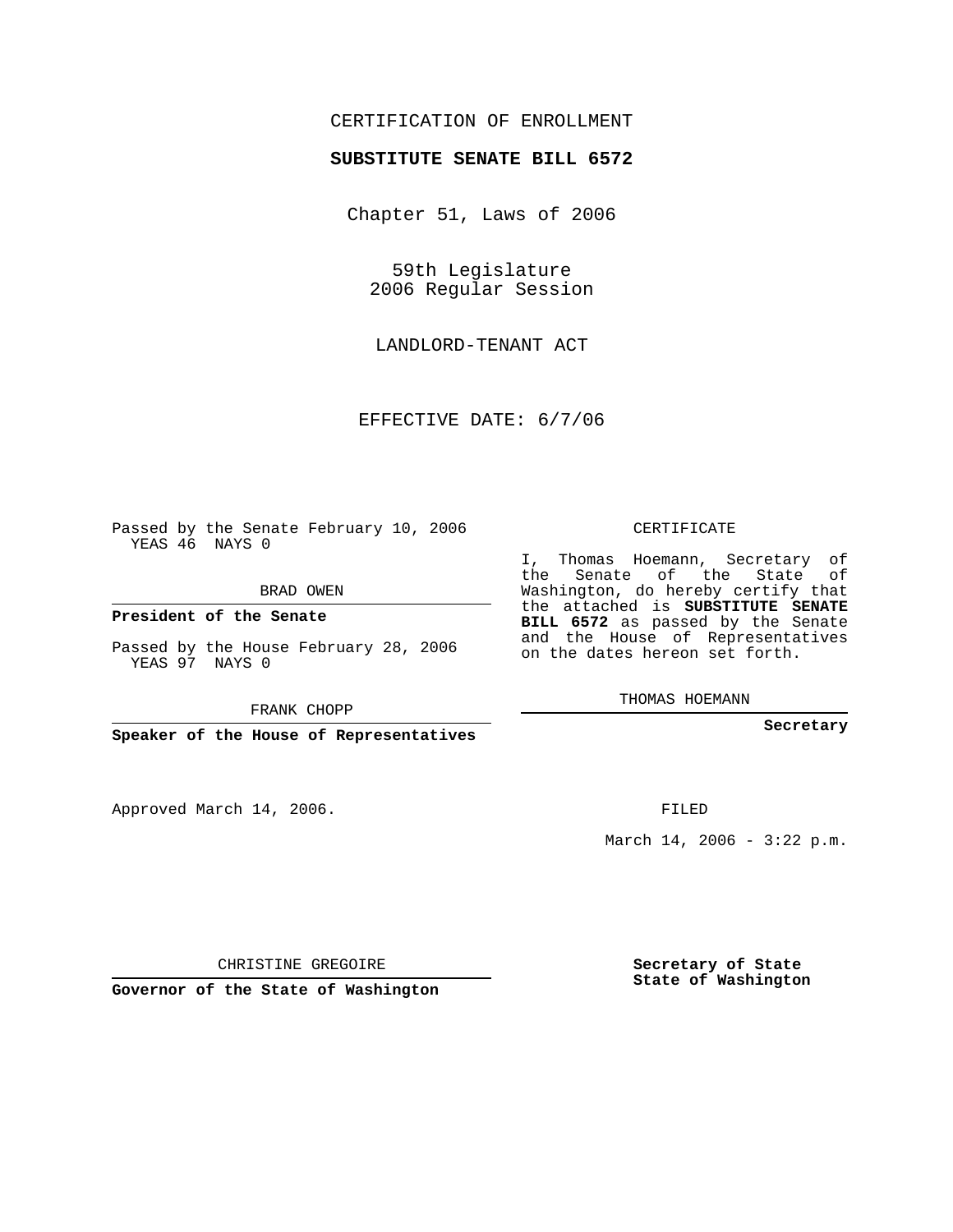# **SUBSTITUTE SENATE BILL 6572** \_\_\_\_\_\_\_\_\_\_\_\_\_\_\_\_\_\_\_\_\_\_\_\_\_\_\_\_\_\_\_\_\_\_\_\_\_\_\_\_\_\_\_\_\_

\_\_\_\_\_\_\_\_\_\_\_\_\_\_\_\_\_\_\_\_\_\_\_\_\_\_\_\_\_\_\_\_\_\_\_\_\_\_\_\_\_\_\_\_\_

Passed Legislature - 2006 Regular Session

**State of Washington 59th Legislature 2006 Regular Session By** Senate Committee on Judiciary (originally sponsored by Senator Hargrove)

READ FIRST TIME 02/03/06.

 AN ACT Relating to the unlawful detainer process under the residential landlord-tenant act; and amending RCW 59.18.365 and 59.18.375.

BE IT ENACTED BY THE LEGISLATURE OF THE STATE OF WASHINGTON:

 **Sec. 1.** RCW 59.18.365 and 2005 c 130 s 3 are each amended to read as follows:

 (1) The summons must contain the names of the parties to the proceeding, the attorney or attorneys if any, the court in which the same is brought, the nature of the action, in concise terms, and the 10 relief sought, and also the return day; and must notify the defendant to appear and answer within the time designated or that the relief sought will be taken against him or her. The summons must contain a street address for service of the notice of appearance or answer and, if available, a facsimile number for the plaintiff or the plaintiff's attorney, if represented. The summons must be served and returned in the same manner as a summons in other actions is served and returned. (2) A defendant may serve a copy of an answer or notice of

appearance, and if required by the summons, the sworn statement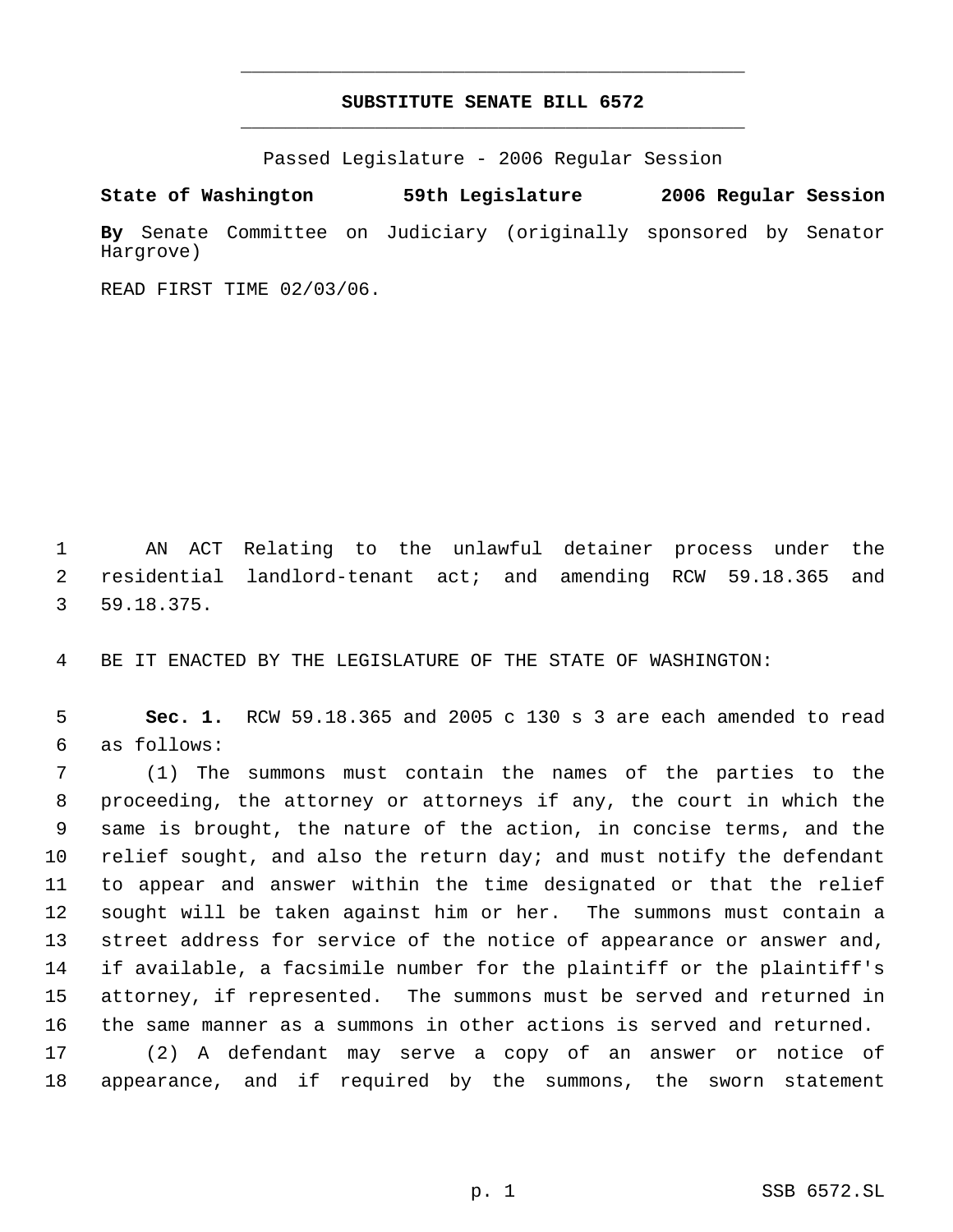regarding nonpayment of rent described in RCW 59.18.375, by any of the following methods:

 (a) By delivering a copy of the answer or notice of appearance to the person who signed the summons at the street address listed on the summons;

 (b) By mailing a copy of the answer or notice of appearance addressed to the person who signed the summons to the street address 8 listed on the summons;

 (c) By facsimile to the facsimile number listed on the summons. Service by facsimile is complete upon successful transmission to the facsimile number listed upon the summons;

(d) As otherwise authorized by the superior court civil rules.

 (3) The summons for unlawful detainer actions for tenancies covered by this chapter shall be substantially in the following form. In unlawful detainer actions based on nonpayment of rent, the summons may contain the provisions authorized by RCW 59.18.375.

**IN THE SUPERIOR COURT OF THE** 18 STATE OF WASHINGTON IN AND FOR . . . . . COUNTY

| 19 | Plaintiff, | NO.                     |
|----|------------|-------------------------|
| 20 |            |                         |
| 21 | VS.        | <b>EVICTION SUMMONS</b> |
| 22 |            | (Residential)           |
| 23 | Defendant. |                         |

 THIS IS NOTICE OF A LAWSUIT TO EVICT YOU. PLEASE READ IT CAREFULLY. THE DEADLINE FOR YOUR WRITTEN 26 RESPONSE IS: 5:00 p.m., on . . . . . . . . . 27 TO: . . . . . . . . . . . . (Name)

28 . . . . . . . . . . . . (Address)

 This is notice of a lawsuit to evict you from the property which you are renting. Your landlord is asking the court to terminate your tenancy, direct the sheriff to remove you and your belongings from the property, enter a money judgment against you for unpaid rent and/or damages for your use of the property, and for court costs and attorneys' fees.

If you want to defend yourself in this lawsuit, you must respond to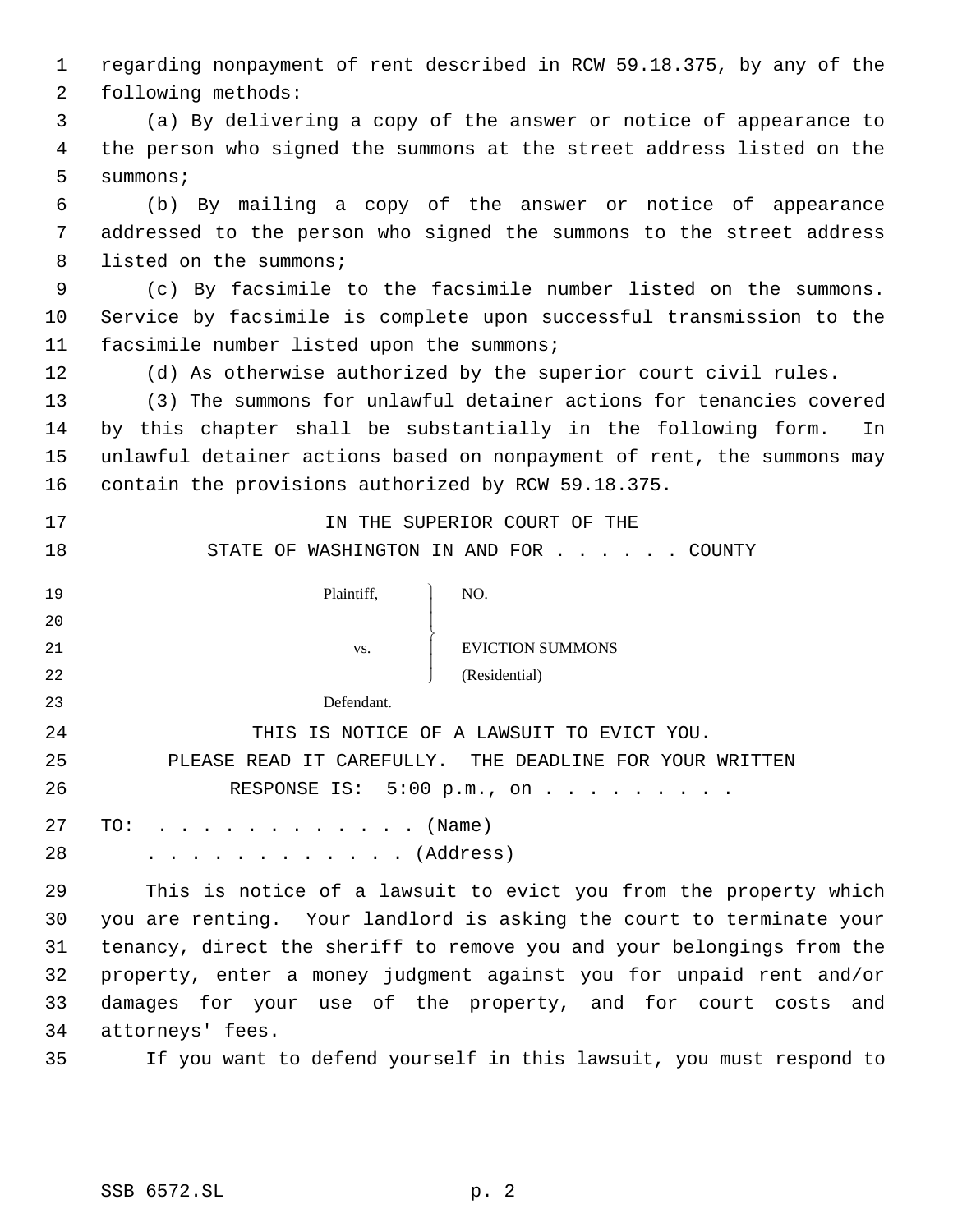the eviction complaint in writing on or before the deadline stated above. You must respond in writing even if no case number has been assigned by the court yet.

 You can respond to the complaint in writing by delivering a copy of 5 a notice of appearance or answer( $\sqrt{7}$  and if required by this summons, a sworn statement regarding nonpayment of rent,)) to your landlord's attorney (or your landlord if there is no attorney) by personal delivery, mailing, or facsimile to the address or facsimile number stated below **TO BE RECEIVED NO LATER THAN THE DEADLINE STATED ABOVE**. Service by facsimile is complete upon successful transmission to the facsimile number, if any, listed in the summons.

 The notice of appearance or answer must include the name of this case (plaintiff(s) and defendant(s)), your name, the street address where further legal papers may be sent, your telephone number (if any), and your signature.

 If there is a number on the upper right side of the eviction summons and complaint, you must also file your original notice of appearance or answer with the court clerk by the deadline for your written response.

 You may demand that the plaintiff file this lawsuit with the court. If you do so, the demand must be in writing and must be served upon the person signing the summons. Within fourteen days after you serve the demand, the plaintiff must file this lawsuit with the court, or the service on you of this summons and complaint will be void.

 If you wish to seek the advice of an attorney in this matter, you should do so promptly so that your written response, if any, may be served on time.

 You may also be instructed in a separate order to appear for a court hearing on your eviction. If you receive an order to show cause you must personally appear at the hearing on the date indicated in the order to show cause **IN ADDITION** to delivering and filing your notice of appearance or answer by the deadline stated above.

 IF YOU DO NOT RESPOND TO THE COMPLAINT IN WRITING BY THE DEADLINE STATED ABOVE YOU WILL LOSE BY DEFAULT. YOUR LANDLORD MAY PROCEED WITH THE LAWSUIT, EVEN IF YOU HAVE MOVED OUT OF THE PROPERTY.

The notice of appearance or answer must be delivered to:

p. 3 SSB 6572.SL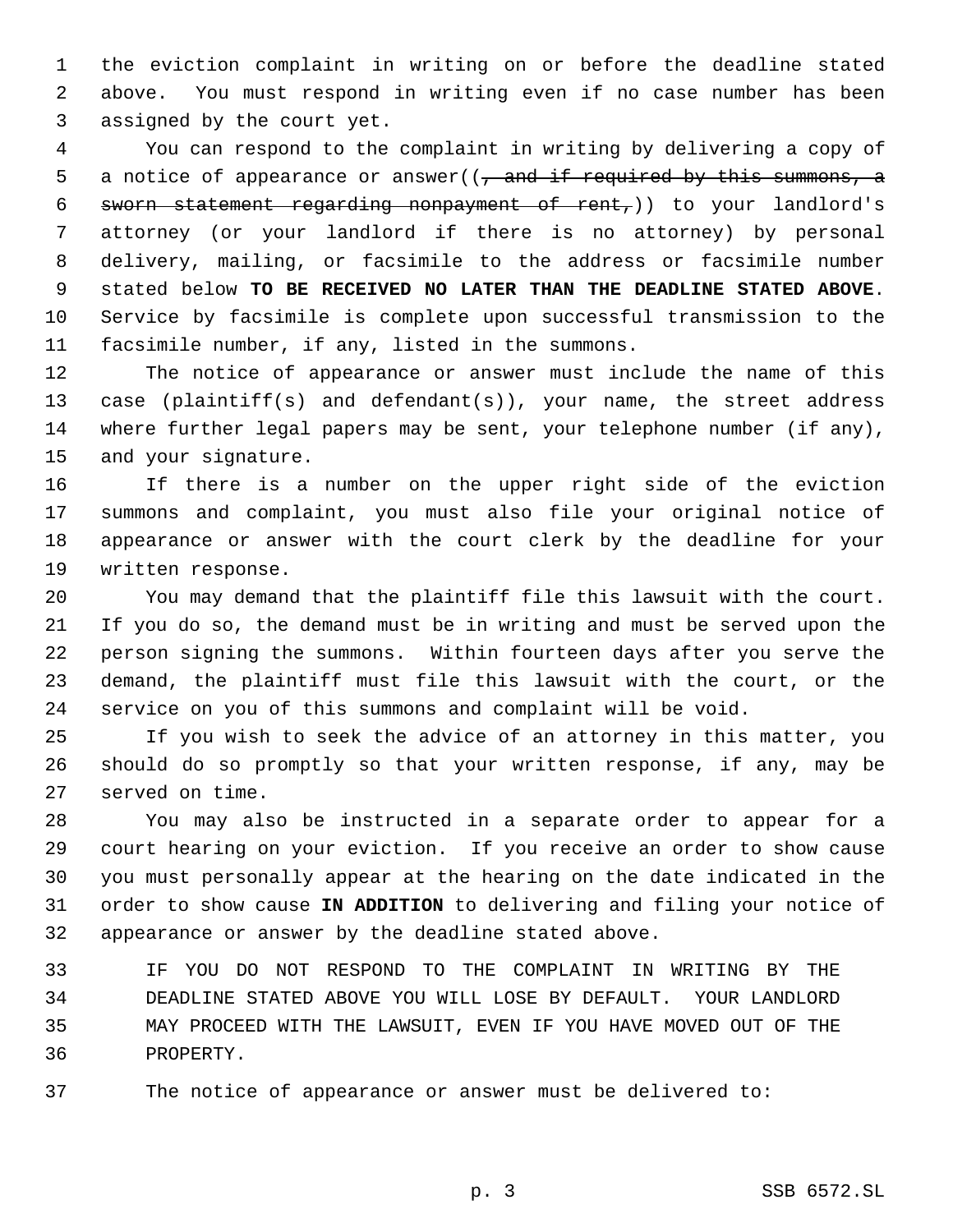| 2 | Name                       |
|---|----------------------------|
| 3 |                            |
| 4 | <b>Street Address</b>      |
| 5 |                            |
| 6 | Telephone Number           |
| 7 |                            |
| 8 | Facsimile Number (Required |
| 9 | if Available)              |

 **Sec. 2.** RCW 59.18.375 and 1983 c 264 s 13 are each amended to read as follows:

 (1) The remedies provided by this section are in addition to other remedies provided by this chapter.

 (2) In an action of forcible entry, detainer, or unlawful detainer, commenced under this chapter which is based upon nonpayment of rent as provided in RCW 59.12.030(3), the defendant shall pay into the court registry the amount alleged due in the complaint and continue to pay into the court registry the monthly rent as it becomes due under the terms of the rental agreement while the action is pending. If the defendant submits to the court a written statement signed and sworn under penalty of perjury denying that the rent alleged due in the complaint is owing based upon a legal or equitable defense or set-off arising out of the tenancy, such payment shall not be required.

 (3) A defendant must comply with subsection (2) of this section within seven days after completed service of a filed summons and complaint or, in the case of service of an unfiled summons and complaint, seven days after delivering written notice to the defendant, in the manner provided in RCW 59.12.040, advising the defendant of the date of filing, the cause number for the action, and the date by which the defendant must comply with this section to avoid the immediate issuance of a writ of restitution. Failure of the defendant to comply with this section shall be grounds for the immediate issuance of a writ of restitution without bond directing the sheriff to deliver possession of the premises to the plaintiff. Issuance of a writ of restitution under this section shall not affect the defendant's right to a hearing to contest the amount of rent alleged to be due.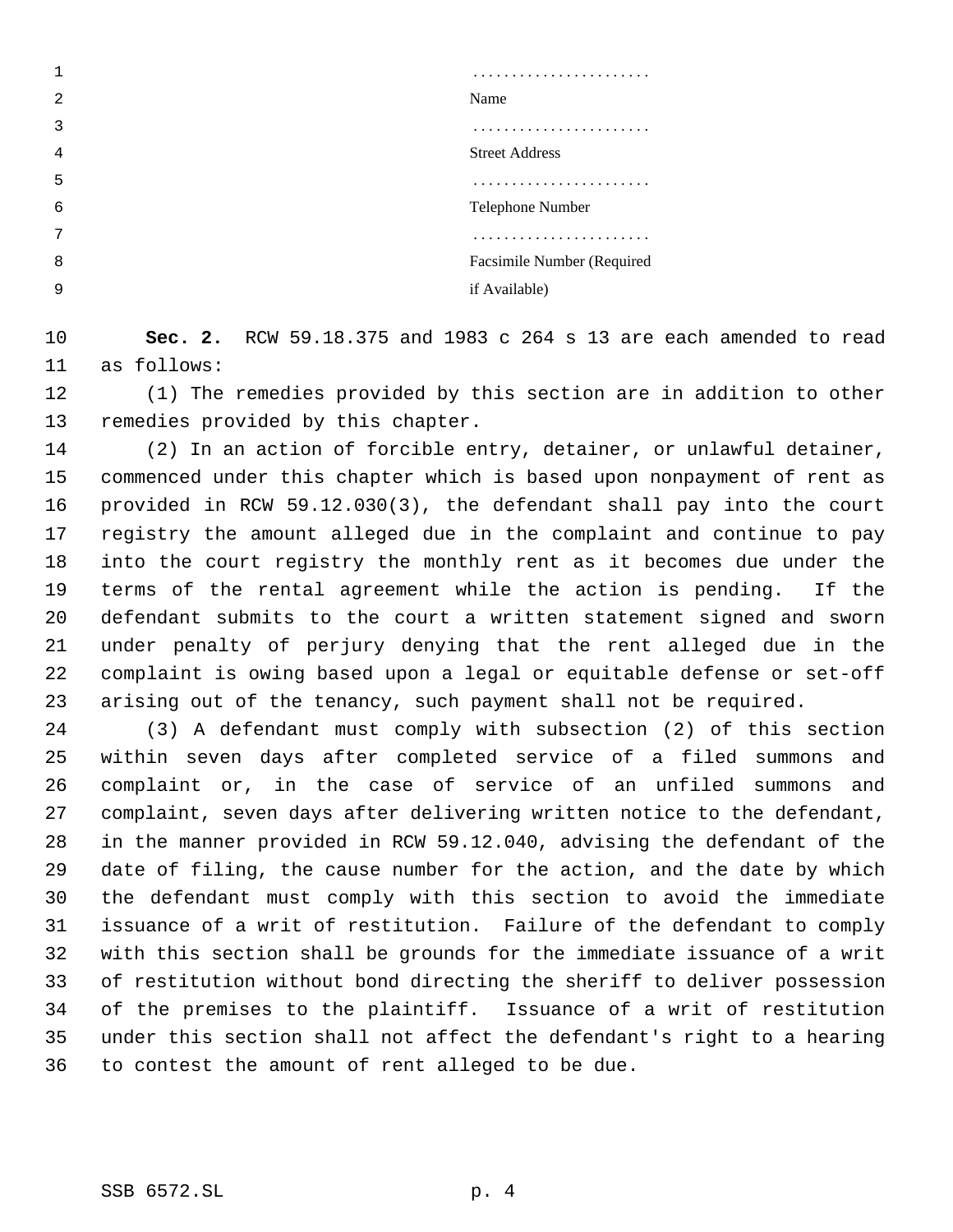(4) The defendant shall send written notice that the rent has been paid into the court registry or send a copy of the sworn statement 3 referred to in subsection (2) of this section to the ((address of the)) person whose name is signed on the unlawful detainer summons. A 5 defendant may serve the written notice or a copy of the sworn statement by any of the methods described in RCW 59.18.365.

 (5) Before applying to the court for a writ of restitution under this section, the plaintiff must check with the clerk of the court to determine if the defendant has complied with subsection (2) of this section.

 (6) If the plaintiff intends to use the procedures in this section, the summons must contain notice to the defendant of the payment requirements of this section and be substantially in the following form:

### 15 NOTICE

 This unlawful detainer action is based upon nonpayment of rent in an 17 amount alleged to be  $\hat{S}$ . . . . . The plaintiff is entitled to an order from the court directing the sheriff to evict you without a hearing unless you pay into the court registry the amount of delinquent rent alleged to be due in the complaint and continue paying into the court registry the monthly rent as it becomes due while this lawsuit is pending. If you deny that you owe the rent claimed to be due and you do not want to be evicted immediately without a hearing, you must file with the clerk of the court a written statement signed and sworn under penalty of perjury setting forth why you do not owe the amount claimed in the complaint to be due. The sworn statement must be filed IN ADDITION TO your written answer to the complaint.

 Payment or the sworn statement must be submitted to the clerk of the superior court within seven days after you have been served with this summons or, if the summons has not yet been filed, within seven days after service of written notice that the lawsuit has been filed.

 You must also deliver written notice that the rent has been paid into the court registry or send a copy of your sworn statement to the person whose signature appears below by personal delivery, mail, or facsimile.

This complaint:

( ) is filed with the superior court;